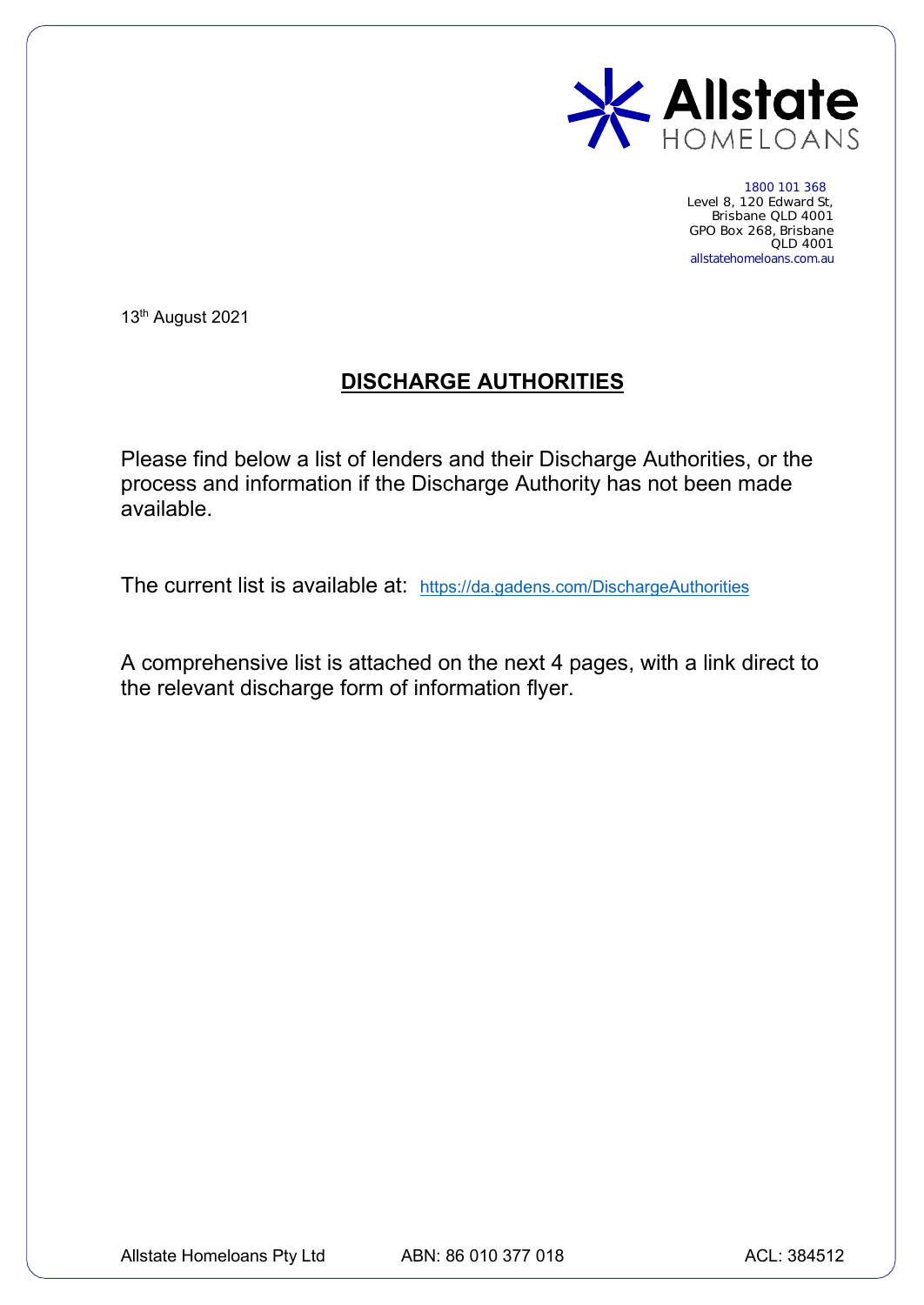[Advantedge.pdf](https://aus01.safelinks.protection.outlook.com/?url=https%3A%2F%2Fda.gadens.com%2FDischargeAuthorities%2FDocuments%2FAdvantedge.pdf&data=04%7C01%7Ctwells%40allstatehomeloans.com.au%7C973a67da29ea470f0c0608d95bd24b05%7C939182a6f44d48a7bbd0ebb375d9a0f9%7C1%7C1%7C637641781038103979%7CUnknown%7CTWFpbGZsb3d8eyJWIjoiMC4wLjAwMDAiLCJQIjoiV2luMzIiLCJBTiI6Ik1haWwiLCJXVCI6Mn0%3D%7C1000&sdata=8va781et3MqT69eTibdr8a86hu%2F6uYVatEtuM8c5UFw%3D&reserved=0)

[Aims Discharge Authority Form.pdf](https://aus01.safelinks.protection.outlook.com/?url=https%3A%2F%2Fda.gadens.com%2FDischargeAuthorities%2FDocuments%2FAims%2520Discharge%2520Authority%2520Form.pdf&data=04%7C01%7Ctwells%40allstatehomeloans.com.au%7C973a67da29ea470f0c0608d95bd24b05%7C939182a6f44d48a7bbd0ebb375d9a0f9%7C1%7C1%7C637641781038113933%7CUnknown%7CTWFpbGZsb3d8eyJWIjoiMC4wLjAwMDAiLCJQIjoiV2luMzIiLCJBTiI6Ik1haWwiLCJXVCI6Mn0%3D%7C1000&sdata=UqJzFHPWkcHM8ZfXrHTyTfSYhV9CcjIbdUPx40gfL4Q%3D&reserved=0)

[Allianz.pdf](https://aus01.safelinks.protection.outlook.com/?url=https%3A%2F%2Fda.gadens.com%2FDischargeAuthorities%2FDocuments%2FAllianz.pdf&data=04%7C01%7Ctwells%40allstatehomeloans.com.au%7C973a67da29ea470f0c0608d95bd24b05%7C939182a6f44d48a7bbd0ebb375d9a0f9%7C1%7C1%7C637641781038113933%7CUnknown%7CTWFpbGZsb3d8eyJWIjoiMC4wLjAwMDAiLCJQIjoiV2luMzIiLCJBTiI6Ik1haWwiLCJXVCI6Mn0%3D%7C1000&sdata=dReSYDA9x%2F%2B0lbleQ%2FRZQXAhQLBIgQxLeYBsYUZ56YU%3D&reserved=0)

[AMP Discharge Authority.pdf](https://aus01.safelinks.protection.outlook.com/?url=https%3A%2F%2Fda.gadens.com%2FDischargeAuthorities%2FDocuments%2FAMP%2520Discharge%2520Authority.pdf&data=04%7C01%7Ctwells%40allstatehomeloans.com.au%7C973a67da29ea470f0c0608d95bd24b05%7C939182a6f44d48a7bbd0ebb375d9a0f9%7C1%7C1%7C637641781038123891%7CUnknown%7CTWFpbGZsb3d8eyJWIjoiMC4wLjAwMDAiLCJQIjoiV2luMzIiLCJBTiI6Ik1haWwiLCJXVCI6Mn0%3D%7C1000&sdata=T0ynSYaD7BUqwciEBuyN7sTID2wQI85W9S7%2B0bicVvo%3D&reserved=0)

[Ample Capital Australia.pdf](https://aus01.safelinks.protection.outlook.com/?url=https%3A%2F%2Fda.gadens.com%2FDischargeAuthorities%2FDocuments%2FAmple%2520Capital%2520Australia.pdf&data=04%7C01%7Ctwells%40allstatehomeloans.com.au%7C973a67da29ea470f0c0608d95bd24b05%7C939182a6f44d48a7bbd0ebb375d9a0f9%7C1%7C1%7C637641781038123891%7CUnknown%7CTWFpbGZsb3d8eyJWIjoiMC4wLjAwMDAiLCJQIjoiV2luMzIiLCJBTiI6Ik1haWwiLCJXVCI6Mn0%3D%7C1000&sdata=OG9Hn3et%2BIKtkbBkV9GpdYqkMFuEuVjUsyQ403RmN%2FQ%3D&reserved=0)

[AMS MS Discharge Authority.pdf](https://aus01.safelinks.protection.outlook.com/?url=https%3A%2F%2Fda.gadens.com%2FDischargeAuthorities%2FDocuments%2FAMS%2520MS%2520Discharge%2520Authority.pdf&data=04%7C01%7Ctwells%40allstatehomeloans.com.au%7C973a67da29ea470f0c0608d95bd24b05%7C939182a6f44d48a7bbd0ebb375d9a0f9%7C1%7C1%7C637641781038133849%7CUnknown%7CTWFpbGZsb3d8eyJWIjoiMC4wLjAwMDAiLCJQIjoiV2luMzIiLCJBTiI6Ik1haWwiLCJXVCI6Mn0%3D%7C1000&sdata=XmlD5uY1hGk49d7eljrF%2FxO75aZDV0mkWUiaAL3KN3I%3D&reserved=0)

[Anchorage Discharge Authority Final1.pdf](https://aus01.safelinks.protection.outlook.com/?url=https%3A%2F%2Fda.gadens.com%2FDischargeAuthorities%2FDocuments%2FAnchorage%2520Discharge%2520Authority%2520Final1.pdf&data=04%7C01%7Ctwells%40allstatehomeloans.com.au%7C973a67da29ea470f0c0608d95bd24b05%7C939182a6f44d48a7bbd0ebb375d9a0f9%7C1%7C1%7C637641781038133849%7CUnknown%7CTWFpbGZsb3d8eyJWIjoiMC4wLjAwMDAiLCJQIjoiV2luMzIiLCJBTiI6Ik1haWwiLCJXVCI6Mn0%3D%7C1000&sdata=%2FyiIGBv%2BurmS07%2FUdHck7qu5uY0UQMKHIWvlAszTkrs%3D&reserved=0)

[Angas Financial Services.pdf](https://aus01.safelinks.protection.outlook.com/?url=https%3A%2F%2Fda.gadens.com%2FDischargeAuthorities%2FDocuments%2FAngas%2520Financial%2520Services.pdf&data=04%7C01%7Ctwells%40allstatehomeloans.com.au%7C973a67da29ea470f0c0608d95bd24b05%7C939182a6f44d48a7bbd0ebb375d9a0f9%7C1%7C1%7C637641781038143802%7CUnknown%7CTWFpbGZsb3d8eyJWIjoiMC4wLjAwMDAiLCJQIjoiV2luMzIiLCJBTiI6Ik1haWwiLCJXVCI6Mn0%3D%7C1000&sdata=Jp%2Bi%2FYcRVkizI3T%2B4CG7rmkQCJ60qF0o87wphZ8e8Y0%3D&reserved=0)

[ANZ Discharge and Variation Authority.pdf](https://aus01.safelinks.protection.outlook.com/?url=https%3A%2F%2Fda.gadens.com%2FDischargeAuthorities%2FDocuments%2FANZ%2520Discharge%2520and%2520Variation%2520Authority.pdf&data=04%7C01%7Ctwells%40allstatehomeloans.com.au%7C973a67da29ea470f0c0608d95bd24b05%7C939182a6f44d48a7bbd0ebb375d9a0f9%7C1%7C1%7C637641781038143802%7CUnknown%7CTWFpbGZsb3d8eyJWIjoiMC4wLjAwMDAiLCJQIjoiV2luMzIiLCJBTiI6Ik1haWwiLCJXVCI6Mn0%3D%7C1000&sdata=GoK1K10WiHIqQbEVXH0SEGf1IuRK7Mld7yyhycGnIt4%3D&reserved=0)

[API Home Loans.pdf](https://aus01.safelinks.protection.outlook.com/?url=https%3A%2F%2Fda.gadens.com%2FDischargeAuthorities%2FDocuments%2FAPI%2520Home%2520Loans.pdf&data=04%7C01%7Ctwells%40allstatehomeloans.com.au%7C973a67da29ea470f0c0608d95bd24b05%7C939182a6f44d48a7bbd0ebb375d9a0f9%7C1%7C1%7C637641781038143802%7CUnknown%7CTWFpbGZsb3d8eyJWIjoiMC4wLjAwMDAiLCJQIjoiV2luMzIiLCJBTiI6Ik1haWwiLCJXVCI6Mn0%3D%7C1000&sdata=8WamO2YPeKIJKv99W0ykrirP%2FTPZUVl4v%2FRKXGVOgUg%3D&reserved=0)

[Arab Bank Discharge Authority.pdf](https://aus01.safelinks.protection.outlook.com/?url=https%3A%2F%2Fda.gadens.com%2FDischargeAuthorities%2FDocuments%2FArab%2520Bank%2520Discharge%2520Authority.pdf&data=04%7C01%7Ctwells%40allstatehomeloans.com.au%7C973a67da29ea470f0c0608d95bd24b05%7C939182a6f44d48a7bbd0ebb375d9a0f9%7C1%7C1%7C637641781038153757%7CUnknown%7CTWFpbGZsb3d8eyJWIjoiMC4wLjAwMDAiLCJQIjoiV2luMzIiLCJBTiI6Ik1haWwiLCJXVCI6Mn0%3D%7C1000&sdata=HpsdiVWOhnVo7BlTSwZUpOPnMQYFUm9JwsHfxrAXXlw%3D&reserved=0)

[Aussie Discharge Flyer.pdf](https://aus01.safelinks.protection.outlook.com/?url=https%3A%2F%2Fda.gadens.com%2FDischargeAuthorities%2FDocuments%2FAussie%2520Discharge%2520Flyer.pdf&data=04%7C01%7Ctwells%40allstatehomeloans.com.au%7C973a67da29ea470f0c0608d95bd24b05%7C939182a6f44d48a7bbd0ebb375d9a0f9%7C1%7C1%7C637641781038153757%7CUnknown%7CTWFpbGZsb3d8eyJWIjoiMC4wLjAwMDAiLCJQIjoiV2luMzIiLCJBTiI6Ik1haWwiLCJXVCI6Mn0%3D%7C1000&sdata=gfrPWD%2FiYAa9wDFvdwdZLaFq1BqAzibKsZreuVKvQs0%3D&reserved=0)

[Australian Financial.pdf](https://aus01.safelinks.protection.outlook.com/?url=https%3A%2F%2Fda.gadens.com%2FDischargeAuthorities%2FDocuments%2FAustralian%2520Financial.pdf&data=04%7C01%7Ctwells%40allstatehomeloans.com.au%7C973a67da29ea470f0c0608d95bd24b05%7C939182a6f44d48a7bbd0ebb375d9a0f9%7C1%7C1%7C637641781038163714%7CUnknown%7CTWFpbGZsb3d8eyJWIjoiMC4wLjAwMDAiLCJQIjoiV2luMzIiLCJBTiI6Ik1haWwiLCJXVCI6Mn0%3D%7C1000&sdata=W04GTasG9ehDwRAbQ0hyG47MzqufqHhARnMKrX%2F4pK4%3D&reserved=0)

[Australian Lending Services.pdf](https://aus01.safelinks.protection.outlook.com/?url=https%3A%2F%2Fda.gadens.com%2FDischargeAuthorities%2FDocuments%2FAustralian%2520Lending%2520Services.pdf&data=04%7C01%7Ctwells%40allstatehomeloans.com.au%7C973a67da29ea470f0c0608d95bd24b05%7C939182a6f44d48a7bbd0ebb375d9a0f9%7C1%7C1%7C637641781038163714%7CUnknown%7CTWFpbGZsb3d8eyJWIjoiMC4wLjAwMDAiLCJQIjoiV2luMzIiLCJBTiI6Ik1haWwiLCJXVCI6Mn0%3D%7C1000&sdata=LrVWexMuxK8BGDnJA5maVrViszAWQw9l9rpDi%2BogiPY%3D&reserved=0)

[Australian Wholesale Lending.pdf](https://aus01.safelinks.protection.outlook.com/?url=https%3A%2F%2Fda.gadens.com%2FDischargeAuthorities%2FDocuments%2FAustralian%2520Wholesale%2520Lending.pdf&data=04%7C01%7Ctwells%40allstatehomeloans.com.au%7C973a67da29ea470f0c0608d95bd24b05%7C939182a6f44d48a7bbd0ebb375d9a0f9%7C1%7C1%7C637641781038173667%7CUnknown%7CTWFpbGZsb3d8eyJWIjoiMC4wLjAwMDAiLCJQIjoiV2luMzIiLCJBTiI6Ik1haWwiLCJXVCI6Mn0%3D%7C1000&sdata=z3cb78gWJQtfcn7b8IUPsGv2Rt5ARppBUoN7zJNvq%2FA%3D&reserved=0)

[AWA Discharge Information](https://aus01.safelinks.protection.outlook.com/?url=https%3A%2F%2Fda.gadens.com%2FDischargeAuthorities%2FDocuments%2FAWA%2520Discharge%2520Information%2520Flyer.pdf&data=04%7C01%7Ctwells%40allstatehomeloans.com.au%7C973a67da29ea470f0c0608d95bd24b05%7C939182a6f44d48a7bbd0ebb375d9a0f9%7C1%7C1%7C637641781038173667%7CUnknown%7CTWFpbGZsb3d8eyJWIjoiMC4wLjAwMDAiLCJQIjoiV2luMzIiLCJBTiI6Ik1haWwiLCJXVCI6Mn0%3D%7C1000&sdata=fZZ2tTN5Ib%2B85dmeQq47R5%2F7haOvs4iG5oal%2BI1MN0Y%3D&reserved=0) Flyer.pdf

[Beyondbank Discharge Authority.pdf](https://aus01.safelinks.protection.outlook.com/?url=https%3A%2F%2Fda.gadens.com%2FDischargeAuthorities%2FDocuments%2FBeyondbank%2520Discharge%2520Authority.pdf&data=04%7C01%7Ctwells%40allstatehomeloans.com.au%7C973a67da29ea470f0c0608d95bd24b05%7C939182a6f44d48a7bbd0ebb375d9a0f9%7C1%7C1%7C637641781038253321%7CUnknown%7CTWFpbGZsb3d8eyJWIjoiMC4wLjAwMDAiLCJQIjoiV2luMzIiLCJBTiI6Ik1haWwiLCJXVCI6Mn0%3D%7C1000&sdata=VgkNCm5sUKHmTSHqcUlptroRmZtQmoR6%2FOe0EV29RkE%3D&reserved=0)

[Big Sky Credit Union Discharge Authority.pdf](https://aus01.safelinks.protection.outlook.com/?url=https%3A%2F%2Fda.gadens.com%2FDischargeAuthorities%2FDocuments%2FBig%2520Sky%2520Credit%2520Union%2520Discharge%2520Authority.pdf&data=04%7C01%7Ctwells%40allstatehomeloans.com.au%7C973a67da29ea470f0c0608d95bd24b05%7C939182a6f44d48a7bbd0ebb375d9a0f9%7C1%7C1%7C637641781038253321%7CUnknown%7CTWFpbGZsb3d8eyJWIjoiMC4wLjAwMDAiLCJQIjoiV2luMzIiLCJBTiI6Ik1haWwiLCJXVCI6Mn0%3D%7C1000&sdata=MfxIcpcxRivxo5K3rbpuYix1LCAcC%2BxwFsIVAlcsL2g%3D&reserved=0)

[Bluegum Home Loans.pdf](https://aus01.safelinks.protection.outlook.com/?url=https%3A%2F%2Fda.gadens.com%2FDischargeAuthorities%2FDocuments%2FBluegum%2520Home%2520Loans.pdf&data=04%7C01%7Ctwells%40allstatehomeloans.com.au%7C973a67da29ea470f0c0608d95bd24b05%7C939182a6f44d48a7bbd0ebb375d9a0f9%7C1%7C1%7C637641781038253321%7CUnknown%7CTWFpbGZsb3d8eyJWIjoiMC4wLjAwMDAiLCJQIjoiV2luMzIiLCJBTiI6Ik1haWwiLCJXVCI6Mn0%3D%7C1000&sdata=k6%2FVkEsTiSJgJUkuLsRpUGhpq%2Fr%2FDR7hwIx7DREZqN0%3D&reserved=0)

[Bluestone Equity.pdf](https://aus01.safelinks.protection.outlook.com/?url=https%3A%2F%2Fda.gadens.com%2FDischargeAuthorities%2FDocuments%2FBluestone%2520Equity.pdf&data=04%7C01%7Ctwells%40allstatehomeloans.com.au%7C973a67da29ea470f0c0608d95bd24b05%7C939182a6f44d48a7bbd0ebb375d9a0f9%7C1%7C1%7C637641781038263284%7CUnknown%7CTWFpbGZsb3d8eyJWIjoiMC4wLjAwMDAiLCJQIjoiV2luMzIiLCJBTiI6Ik1haWwiLCJXVCI6Mn0%3D%7C1000&sdata=KKH812Szq0pNDDmxMoCORW8rGwN8l1H1fvisL%2FVQPug%3D&reserved=0)

[Bluestone.pdf](https://aus01.safelinks.protection.outlook.com/?url=https%3A%2F%2Fda.gadens.com%2FDischargeAuthorities%2FDocuments%2FBluestone.pdf&data=04%7C01%7Ctwells%40allstatehomeloans.com.au%7C973a67da29ea470f0c0608d95bd24b05%7C939182a6f44d48a7bbd0ebb375d9a0f9%7C1%7C1%7C637641781038263284%7CUnknown%7CTWFpbGZsb3d8eyJWIjoiMC4wLjAwMDAiLCJQIjoiV2luMzIiLCJBTiI6Ik1haWwiLCJXVCI6Mn0%3D%7C1000&sdata=GNBaOMvOnUdT3NFEKHnmNkdFIaS%2F%2Fsuovdjw2QNHpbc%3D&reserved=0)

[BMC Advantedge.pdf](https://aus01.safelinks.protection.outlook.com/?url=https%3A%2F%2Fda.gadens.com%2FDischargeAuthorities%2FDocuments%2FBMC%2520Advantedge.pdf&data=04%7C01%7Ctwells%40allstatehomeloans.com.au%7C973a67da29ea470f0c0608d95bd24b05%7C939182a6f44d48a7bbd0ebb375d9a0f9%7C1%7C1%7C637641781038273228%7CUnknown%7CTWFpbGZsb3d8eyJWIjoiMC4wLjAwMDAiLCJQIjoiV2luMzIiLCJBTiI6Ik1haWwiLCJXVCI6Mn0%3D%7C1000&sdata=sIbdJq4adCOjZZR7OGoIEMZvOf2I%2FdRvMYmJW3cjsnQ%3D&reserved=0)

[BMC.pdf](https://aus01.safelinks.protection.outlook.com/?url=https%3A%2F%2Fda.gadens.com%2FDischargeAuthorities%2FDocuments%2FBMC.pdf&data=04%7C01%7Ctwells%40allstatehomeloans.com.au%7C973a67da29ea470f0c0608d95bd24b05%7C939182a6f44d48a7bbd0ebb375d9a0f9%7C1%7C1%7C637641781038273228%7CUnknown%7CTWFpbGZsb3d8eyJWIjoiMC4wLjAwMDAiLCJQIjoiV2luMzIiLCJBTiI6Ik1haWwiLCJXVCI6Mn0%3D%7C1000&sdata=ZH2qfM%2BM38272p831B3RuTIq0iTRWduaOSo49BtB9LM%3D&reserved=0)

[CBA Discharge Refinance Authority.pdf](https://aus01.safelinks.protection.outlook.com/?url=https%3A%2F%2Fda.gadens.com%2FDischargeAuthorities%2FDocuments%2FCBA%2520Discharge%2520Refinance%2520Authority.pdf&data=04%7C01%7Ctwells%40allstatehomeloans.com.au%7C973a67da29ea470f0c0608d95bd24b05%7C939182a6f44d48a7bbd0ebb375d9a0f9%7C1%7C1%7C637641781038283186%7CUnknown%7CTWFpbGZsb3d8eyJWIjoiMC4wLjAwMDAiLCJQIjoiV2luMzIiLCJBTiI6Ik1haWwiLCJXVCI6Mn0%3D%7C1000&sdata=Ll9Ih6aXng0RFPy4U%2BLl%2FZ893Jh6UuifDSTUoqUcSwM%3D&reserved=0)

[Choice Lend Discharge Authority.pdf](https://aus01.safelinks.protection.outlook.com/?url=https%3A%2F%2Fda.gadens.com%2FDischargeAuthorities%2FDocuments%2FChoice%2520Lend%2520Discharge%2520Authority.pdf&data=04%7C01%7Ctwells%40allstatehomeloans.com.au%7C973a67da29ea470f0c0608d95bd24b05%7C939182a6f44d48a7bbd0ebb375d9a0f9%7C1%7C1%7C637641781038283186%7CUnknown%7CTWFpbGZsb3d8eyJWIjoiMC4wLjAwMDAiLCJQIjoiV2luMzIiLCJBTiI6Ik1haWwiLCJXVCI6Mn0%3D%7C1000&sdata=jDDSpiLZjtAkOdi84zeK0C5nPh729gM%2F9gauhHX884Y%3D&reserved=0)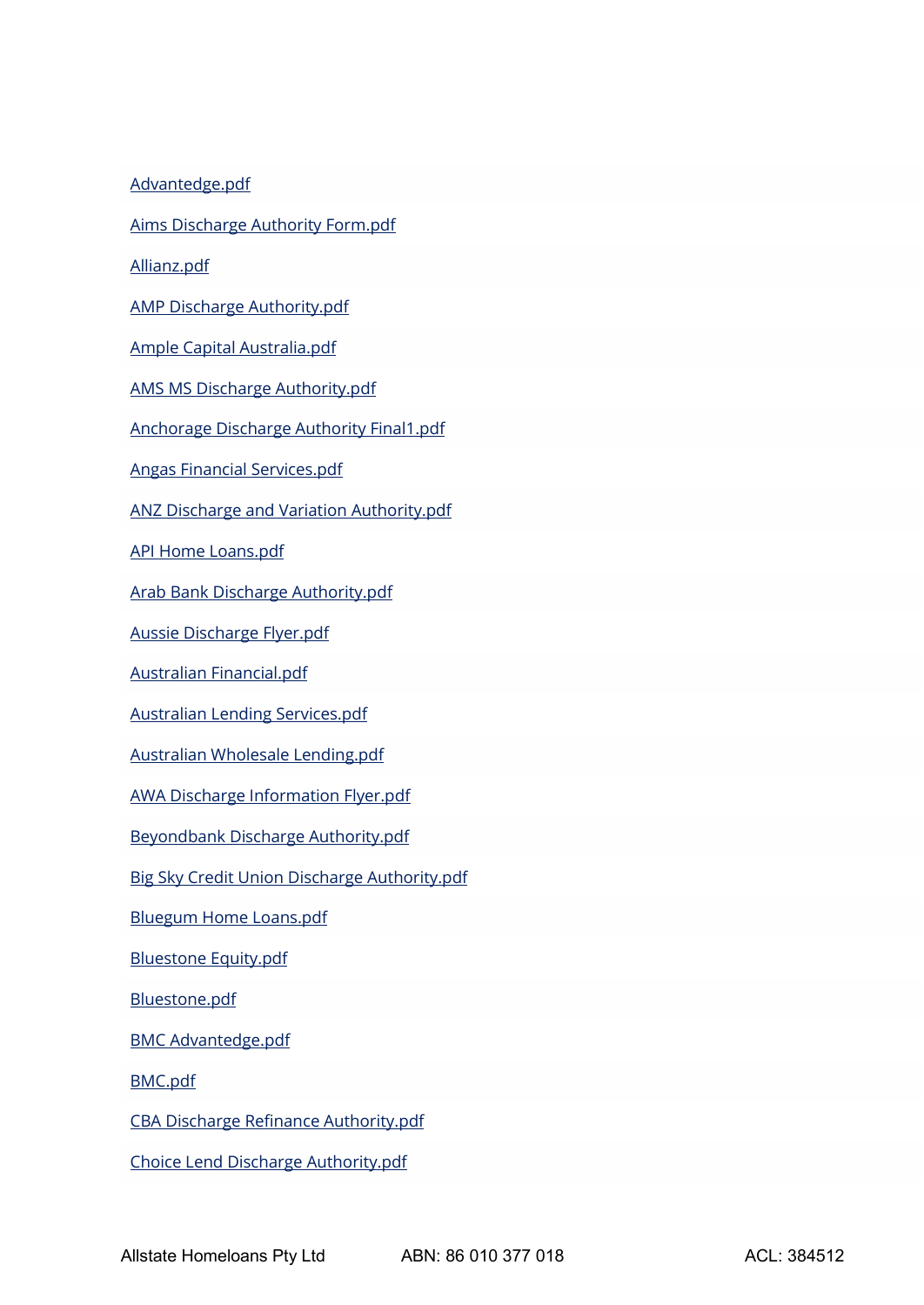[Citibank Discharge Authority Form.pdf](https://aus01.safelinks.protection.outlook.com/?url=https%3A%2F%2Fda.gadens.com%2FDischargeAuthorities%2FDocuments%2FCitibank%2520Discharge%2520Authority%2520Form.pdf&data=04%7C01%7Ctwells%40allstatehomeloans.com.au%7C973a67da29ea470f0c0608d95bd24b05%7C939182a6f44d48a7bbd0ebb375d9a0f9%7C1%7C1%7C637641781038283186%7CUnknown%7CTWFpbGZsb3d8eyJWIjoiMC4wLjAwMDAiLCJQIjoiV2luMzIiLCJBTiI6Ik1haWwiLCJXVCI6Mn0%3D%7C1000&sdata=6i2mX4vNG0KYjCVzxcU%2BOCwruwReGcjv8qQERFn02iQ%3D&reserved=0)

[Collins Securities.pdf](https://aus01.safelinks.protection.outlook.com/?url=https%3A%2F%2Fda.gadens.com%2FDischargeAuthorities%2FDocuments%2FCollins%2520Securities.pdf&data=04%7C01%7Ctwells%40allstatehomeloans.com.au%7C973a67da29ea470f0c0608d95bd24b05%7C939182a6f44d48a7bbd0ebb375d9a0f9%7C1%7C1%7C637641781038293136%7CUnknown%7CTWFpbGZsb3d8eyJWIjoiMC4wLjAwMDAiLCJQIjoiV2luMzIiLCJBTiI6Ik1haWwiLCJXVCI6Mn0%3D%7C1000&sdata=79dtzC2hTiBgTQwjELdnvJlWrYbAA3ZktM1qgp8fA2M%3D&reserved=0)

[Community CPS Australia -](https://aus01.safelinks.protection.outlook.com/?url=https%3A%2F%2Fda.gadens.com%2FDischargeAuthorities%2FDocuments%2FCommunity%2520CPS%2520Australia%2520-%2520refinancing.pdf&data=04%7C01%7Ctwells%40allstatehomeloans.com.au%7C973a67da29ea470f0c0608d95bd24b05%7C939182a6f44d48a7bbd0ebb375d9a0f9%7C1%7C1%7C637641781038293136%7CUnknown%7CTWFpbGZsb3d8eyJWIjoiMC4wLjAwMDAiLCJQIjoiV2luMzIiLCJBTiI6Ik1haWwiLCJXVCI6Mn0%3D%7C1000&sdata=PlqSrenDgGNAJvpNvSpKaIq3TyyoSPYmpKoyLjNazXI%3D&reserved=0) refinancing.pdf

[Credit Union Home Loans.pdf](https://aus01.safelinks.protection.outlook.com/?url=https%3A%2F%2Fda.gadens.com%2FDischargeAuthorities%2FDocuments%2FCredit%2520Union%2520Home%2520Loans.pdf&data=04%7C01%7Ctwells%40allstatehomeloans.com.au%7C973a67da29ea470f0c0608d95bd24b05%7C939182a6f44d48a7bbd0ebb375d9a0f9%7C1%7C1%7C637641781038303093%7CUnknown%7CTWFpbGZsb3d8eyJWIjoiMC4wLjAwMDAiLCJQIjoiV2luMzIiLCJBTiI6Ik1haWwiLCJXVCI6Mn0%3D%7C1000&sdata=StY0Cm5FEHeogiIDW9x4gLLhalxP5L2zTgdvoIWh9E4%3D&reserved=0)

[CUA Discharge Authority.pdf](https://aus01.safelinks.protection.outlook.com/?url=https%3A%2F%2Fda.gadens.com%2FDischargeAuthorities%2FDocuments%2FCUA%2520Discharge%2520Authority.pdf&data=04%7C01%7Ctwells%40allstatehomeloans.com.au%7C973a67da29ea470f0c0608d95bd24b05%7C939182a6f44d48a7bbd0ebb375d9a0f9%7C1%7C1%7C637641781038303093%7CUnknown%7CTWFpbGZsb3d8eyJWIjoiMC4wLjAwMDAiLCJQIjoiV2luMzIiLCJBTiI6Ik1haWwiLCJXVCI6Mn0%3D%7C1000&sdata=1MVVihTJgcn7jBrI155FBJoN%2BMyV6eFnrjxyC3ztEeQ%3D&reserved=0)

[Defence Bank Limited.pdf](https://aus01.safelinks.protection.outlook.com/?url=https%3A%2F%2Fda.gadens.com%2FDischargeAuthorities%2FDocuments%2FDefence%2520Bank%2520Limited.pdf&data=04%7C01%7Ctwells%40allstatehomeloans.com.au%7C973a67da29ea470f0c0608d95bd24b05%7C939182a6f44d48a7bbd0ebb375d9a0f9%7C1%7C1%7C637641781038313048%7CUnknown%7CTWFpbGZsb3d8eyJWIjoiMC4wLjAwMDAiLCJQIjoiV2luMzIiLCJBTiI6Ik1haWwiLCJXVCI6Mn0%3D%7C1000&sdata=0sFm8pRrf8VQ%2FosjwHI%2BaTyb3wf1gXd8gFSwrHsYmdE%3D&reserved=0)

[Direct Mortgage Solutions.pdf](https://aus01.safelinks.protection.outlook.com/?url=https%3A%2F%2Fda.gadens.com%2FDischargeAuthorities%2FDocuments%2FDirect%2520Mortgage%2520Solutions.pdf&data=04%7C01%7Ctwells%40allstatehomeloans.com.au%7C973a67da29ea470f0c0608d95bd24b05%7C939182a6f44d48a7bbd0ebb375d9a0f9%7C1%7C1%7C637641781038313048%7CUnknown%7CTWFpbGZsb3d8eyJWIjoiMC4wLjAwMDAiLCJQIjoiV2luMzIiLCJBTiI6Ik1haWwiLCJXVCI6Mn0%3D%7C1000&sdata=gjqgVv7s03fJApbzMCMVQkcahWXUXdTpwhAmtwAWFoc%3D&reserved=0)

[Director of Housing VIC.pdf](https://aus01.safelinks.protection.outlook.com/?url=https%3A%2F%2Fda.gadens.com%2FDischargeAuthorities%2FDocuments%2FDirector%2520of%2520Housing%2520VIC.pdf&data=04%7C01%7Ctwells%40allstatehomeloans.com.au%7C973a67da29ea470f0c0608d95bd24b05%7C939182a6f44d48a7bbd0ebb375d9a0f9%7C1%7C1%7C637641781038323007%7CUnknown%7CTWFpbGZsb3d8eyJWIjoiMC4wLjAwMDAiLCJQIjoiV2luMzIiLCJBTiI6Ik1haWwiLCJXVCI6Mn0%3D%7C1000&sdata=Y46hzOHNhJxFPdjj%2BvPbswH5NP86vc7KOVJZzEuiqkA%3D&reserved=0)

[Domain.pdf](https://aus01.safelinks.protection.outlook.com/?url=https%3A%2F%2Fda.gadens.com%2FDischargeAuthorities%2FDocuments%2FDomain.pdf&data=04%7C01%7Ctwells%40allstatehomeloans.com.au%7C973a67da29ea470f0c0608d95bd24b05%7C939182a6f44d48a7bbd0ebb375d9a0f9%7C1%7C1%7C637641781038323007%7CUnknown%7CTWFpbGZsb3d8eyJWIjoiMC4wLjAwMDAiLCJQIjoiV2luMzIiLCJBTiI6Ik1haWwiLCJXVCI6Mn0%3D%7C1000&sdata=VYQ4QhXKc7fba2eMterGDr8YC2B%2BKBe3H2PCdfgBmRc%3D&reserved=0)

[Ezy Mortgage.pdf](https://aus01.safelinks.protection.outlook.com/?url=https%3A%2F%2Fda.gadens.com%2FDischargeAuthorities%2FDocuments%2FEzy%2520Mortgage.pdf&data=04%7C01%7Ctwells%40allstatehomeloans.com.au%7C973a67da29ea470f0c0608d95bd24b05%7C939182a6f44d48a7bbd0ebb375d9a0f9%7C1%7C1%7C637641781038332959%7CUnknown%7CTWFpbGZsb3d8eyJWIjoiMC4wLjAwMDAiLCJQIjoiV2luMzIiLCJBTiI6Ik1haWwiLCJXVCI6Mn0%3D%7C1000&sdata=T6acaFeAqLHf7iLrQBh%2Fnd8vMKKTPNo2uNeOHsXqdcY%3D&reserved=0)

[Fifty Group Discharge.pdf](https://aus01.safelinks.protection.outlook.com/?url=https%3A%2F%2Fda.gadens.com%2FDischargeAuthorities%2FDocuments%2FFifty%2520Group%2520Discharge.pdf&data=04%7C01%7Ctwells%40allstatehomeloans.com.au%7C973a67da29ea470f0c0608d95bd24b05%7C939182a6f44d48a7bbd0ebb375d9a0f9%7C1%7C1%7C637641781038332959%7CUnknown%7CTWFpbGZsb3d8eyJWIjoiMC4wLjAwMDAiLCJQIjoiV2luMzIiLCJBTiI6Ik1haWwiLCJXVCI6Mn0%3D%7C1000&sdata=OWdQ1tDcIYvE3e%2BJNEMs3OGGkX3lLJ9HL2d9VlKXRnc%3D&reserved=0)

[Finance Express Home Loans.pdf](https://aus01.safelinks.protection.outlook.com/?url=https%3A%2F%2Fda.gadens.com%2FDischargeAuthorities%2FDocuments%2FFinance%2520Express%2520Home%2520Loans.pdf&data=04%7C01%7Ctwells%40allstatehomeloans.com.au%7C973a67da29ea470f0c0608d95bd24b05%7C939182a6f44d48a7bbd0ebb375d9a0f9%7C1%7C1%7C637641781038332959%7CUnknown%7CTWFpbGZsb3d8eyJWIjoiMC4wLjAwMDAiLCJQIjoiV2luMzIiLCJBTiI6Ik1haWwiLCJXVCI6Mn0%3D%7C1000&sdata=RREOKvfI29jvZ0OLtXD%2BsGgh7JPhvaKl0kqurR0js7w%3D&reserved=0)

[Firstmac website note.pdf](https://aus01.safelinks.protection.outlook.com/?url=https%3A%2F%2Fda.gadens.com%2FDischargeAuthorities%2FDocuments%2FFirstmac%2520website%2520note.pdf&data=04%7C01%7Ctwells%40allstatehomeloans.com.au%7C973a67da29ea470f0c0608d95bd24b05%7C939182a6f44d48a7bbd0ebb375d9a0f9%7C1%7C1%7C637641781038342916%7CUnknown%7CTWFpbGZsb3d8eyJWIjoiMC4wLjAwMDAiLCJQIjoiV2luMzIiLCJBTiI6Ik1haWwiLCJXVCI6Mn0%3D%7C1000&sdata=uAHxRVdrLDIBRShrvFQlm2R4fK2L2rTn7HJdmUT%2FAow%3D&reserved=0)

[Ford Credit Co-Operative Society Limited \(FCCS\) Discharge Information Flyer.pdf](https://aus01.safelinks.protection.outlook.com/?url=https%3A%2F%2Fda.gadens.com%2FDischargeAuthorities%2FDocuments%2FFord%2520Credit%2520Co-Operative%2520Society%2520Limited%2520(FCCS)%2520Discharge%2520Information%2520Flyer.pdf&data=04%7C01%7Ctwells%40allstatehomeloans.com.au%7C973a67da29ea470f0c0608d95bd24b05%7C939182a6f44d48a7bbd0ebb375d9a0f9%7C1%7C1%7C637641781038342916%7CUnknown%7CTWFpbGZsb3d8eyJWIjoiMC4wLjAwMDAiLCJQIjoiV2luMzIiLCJBTiI6Ik1haWwiLCJXVCI6Mn0%3D%7C1000&sdata=A%2B84sK%2BoMpsCGczGJzX5J4mOUU5Cebz00EyDB1fzrh8%3D&reserved=0)

[Fox Symes Information Flyer.pdf](https://aus01.safelinks.protection.outlook.com/?url=https%3A%2F%2Fda.gadens.com%2FDischargeAuthorities%2FDocuments%2FFox%2520Symes%2520Information%2520Flyer.pdf&data=04%7C01%7Ctwells%40allstatehomeloans.com.au%7C973a67da29ea470f0c0608d95bd24b05%7C939182a6f44d48a7bbd0ebb375d9a0f9%7C1%7C1%7C637641781038352873%7CUnknown%7CTWFpbGZsb3d8eyJWIjoiMC4wLjAwMDAiLCJQIjoiV2luMzIiLCJBTiI6Ik1haWwiLCJXVCI6Mn0%3D%7C1000&sdata=ik6xOJPJdPWoHOij5E3JqqsID9xZyf9IlzXd688S3ko%3D&reserved=0)

[Gateway discharge authority.pdf](https://aus01.safelinks.protection.outlook.com/?url=https%3A%2F%2Fda.gadens.com%2FDischargeAuthorities%2FDocuments%2FGateway%2520discharge%2520authority.pdf&data=04%7C01%7Ctwells%40allstatehomeloans.com.au%7C973a67da29ea470f0c0608d95bd24b05%7C939182a6f44d48a7bbd0ebb375d9a0f9%7C1%7C1%7C637641781038352873%7CUnknown%7CTWFpbGZsb3d8eyJWIjoiMC4wLjAwMDAiLCJQIjoiV2luMzIiLCJBTiI6Ik1haWwiLCJXVCI6Mn0%3D%7C1000&sdata=m22V71ZCJXf7i5jgscTwljqoHmKqX3jtXkU%2B094J0DE%3D&reserved=0)

[Great Southern Loans.pdf](https://aus01.safelinks.protection.outlook.com/?url=https%3A%2F%2Fda.gadens.com%2FDischargeAuthorities%2FDocuments%2FGreat%2520Southern%2520Loans.pdf&data=04%7C01%7Ctwells%40allstatehomeloans.com.au%7C973a67da29ea470f0c0608d95bd24b05%7C939182a6f44d48a7bbd0ebb375d9a0f9%7C1%7C1%7C637641781038362828%7CUnknown%7CTWFpbGZsb3d8eyJWIjoiMC4wLjAwMDAiLCJQIjoiV2luMzIiLCJBTiI6Ik1haWwiLCJXVCI6Mn0%3D%7C1000&sdata=WT%2BmfcqFayHxIXZ3h2%2BmYnvbsW7F02IsM3poayhF19s%3D&reserved=0)

[Greater Bank Discharge Authority.pdf](https://aus01.safelinks.protection.outlook.com/?url=https%3A%2F%2Fda.gadens.com%2FDischargeAuthorities%2FDocuments%2FGreater%2520Bank%2520Discharge%2520Authority.pdf&data=04%7C01%7Ctwells%40allstatehomeloans.com.au%7C973a67da29ea470f0c0608d95bd24b05%7C939182a6f44d48a7bbd0ebb375d9a0f9%7C1%7C1%7C637641781038362828%7CUnknown%7CTWFpbGZsb3d8eyJWIjoiMC4wLjAwMDAiLCJQIjoiV2luMzIiLCJBTiI6Ik1haWwiLCJXVCI6Mn0%3D%7C1000&sdata=JzVB%2B6oxdEAYwlISEdteYXiTxNwWXUdqUfyMsthythw%3D&reserved=0)

[Heritage Bank flyer.pdf](https://aus01.safelinks.protection.outlook.com/?url=https%3A%2F%2Fda.gadens.com%2FDischargeAuthorities%2FDocuments%2FHeritage%2520Bank%2520flyer.pdf&data=04%7C01%7Ctwells%40allstatehomeloans.com.au%7C973a67da29ea470f0c0608d95bd24b05%7C939182a6f44d48a7bbd0ebb375d9a0f9%7C1%7C1%7C637641781038362828%7CUnknown%7CTWFpbGZsb3d8eyJWIjoiMC4wLjAwMDAiLCJQIjoiV2luMzIiLCJBTiI6Ik1haWwiLCJXVCI6Mn0%3D%7C1000&sdata=2nsXKt3s6xN23dloP%2B0aSsffmbBMAfHtLQkkuWxsIxY%3D&reserved=0)

[Home Path.pdf](https://aus01.safelinks.protection.outlook.com/?url=https%3A%2F%2Fda.gadens.com%2FDischargeAuthorities%2FDocuments%2FHome%2520Path.pdf&data=04%7C01%7Ctwells%40allstatehomeloans.com.au%7C973a67da29ea470f0c0608d95bd24b05%7C939182a6f44d48a7bbd0ebb375d9a0f9%7C1%7C1%7C637641781038372783%7CUnknown%7CTWFpbGZsb3d8eyJWIjoiMC4wLjAwMDAiLCJQIjoiV2luMzIiLCJBTiI6Ik1haWwiLCJXVCI6Mn0%3D%7C1000&sdata=g1H3hpGDK6BzEUfqrZlx2cXo5NZdMAQebrzbAkR60wo%3D&reserved=0)

[Homeloan Centre Australia.pdf](https://aus01.safelinks.protection.outlook.com/?url=https%3A%2F%2Fda.gadens.com%2FDischargeAuthorities%2FDocuments%2FHomeloan%2520Centre%2520Australia.pdf&data=04%7C01%7Ctwells%40allstatehomeloans.com.au%7C973a67da29ea470f0c0608d95bd24b05%7C939182a6f44d48a7bbd0ebb375d9a0f9%7C1%7C1%7C637641781038372783%7CUnknown%7CTWFpbGZsb3d8eyJWIjoiMC4wLjAwMDAiLCJQIjoiV2luMzIiLCJBTiI6Ik1haWwiLCJXVCI6Mn0%3D%7C1000&sdata=%2B%2FJ%2BDen64wGfxxsqHh6v8B9z2c%2FWANx0yuThFHyfSzo%3D&reserved=0)

[Homeside Discharge Authority.pdf](https://aus01.safelinks.protection.outlook.com/?url=https%3A%2F%2Fda.gadens.com%2FDischargeAuthorities%2FDocuments%2FHomeside%2520Discharge%2520Authority.pdf&data=04%7C01%7Ctwells%40allstatehomeloans.com.au%7C973a67da29ea470f0c0608d95bd24b05%7C939182a6f44d48a7bbd0ebb375d9a0f9%7C1%7C1%7C637641781038382740%7CUnknown%7CTWFpbGZsb3d8eyJWIjoiMC4wLjAwMDAiLCJQIjoiV2luMzIiLCJBTiI6Ik1haWwiLCJXVCI6Mn0%3D%7C1000&sdata=6quhH9NOThiIUMcSUnn0iD%2BemYKhonU7tNlkOzysfHQ%3D&reserved=0)

[Homestart Discharge Authority.pdf](https://aus01.safelinks.protection.outlook.com/?url=https%3A%2F%2Fda.gadens.com%2FDischargeAuthorities%2FDocuments%2FHomestart%2520Discharge%2520Authority.pdf&data=04%7C01%7Ctwells%40allstatehomeloans.com.au%7C973a67da29ea470f0c0608d95bd24b05%7C939182a6f44d48a7bbd0ebb375d9a0f9%7C1%7C1%7C637641781038382740%7CUnknown%7CTWFpbGZsb3d8eyJWIjoiMC4wLjAwMDAiLCJQIjoiV2luMzIiLCJBTiI6Ik1haWwiLCJXVCI6Mn0%3D%7C1000&sdata=lEuqVp0rOKPuw1XC1hkXrbOM6VaSWfnKzjmHGklapHA%3D&reserved=0)

[HSBC Discharge Authority.pdf](https://aus01.safelinks.protection.outlook.com/?url=https%3A%2F%2Fda.gadens.com%2FDischargeAuthorities%2FDocuments%2FHSBC%2520Discharge%2520Authority.pdf&data=04%7C01%7Ctwells%40allstatehomeloans.com.au%7C973a67da29ea470f0c0608d95bd24b05%7C939182a6f44d48a7bbd0ebb375d9a0f9%7C1%7C1%7C637641781038392702%7CUnknown%7CTWFpbGZsb3d8eyJWIjoiMC4wLjAwMDAiLCJQIjoiV2luMzIiLCJBTiI6Ik1haWwiLCJXVCI6Mn0%3D%7C1000&sdata=cS%2BYLf1q6mlphqG4m2my5iTPbTk7VGj6%2FTd7jpNCjCo%3D&reserved=0)

[Iden Group.pdf](https://aus01.safelinks.protection.outlook.com/?url=https%3A%2F%2Fda.gadens.com%2FDischargeAuthorities%2FDocuments%2FIden%2520Group.pdf&data=04%7C01%7Ctwells%40allstatehomeloans.com.au%7C973a67da29ea470f0c0608d95bd24b05%7C939182a6f44d48a7bbd0ebb375d9a0f9%7C1%7C1%7C637641781038392702%7CUnknown%7CTWFpbGZsb3d8eyJWIjoiMC4wLjAwMDAiLCJQIjoiV2luMzIiLCJBTiI6Ik1haWwiLCJXVCI6Mn0%3D%7C1000&sdata=Dpeer6jy6Ow7ox6XmqsqoOmJh8iO6B5Guk0RP0Wdq5E%3D&reserved=0)

[IMB Building Society Notification Flyer.pdf](https://aus01.safelinks.protection.outlook.com/?url=https%3A%2F%2Fda.gadens.com%2FDischargeAuthorities%2FDocuments%2FIMB%2520Building%2520Society%2520Notification%2520Flyer.pdf&data=04%7C01%7Ctwells%40allstatehomeloans.com.au%7C973a67da29ea470f0c0608d95bd24b05%7C939182a6f44d48a7bbd0ebb375d9a0f9%7C1%7C1%7C637641781038402657%7CUnknown%7CTWFpbGZsb3d8eyJWIjoiMC4wLjAwMDAiLCJQIjoiV2luMzIiLCJBTiI6Ik1haWwiLCJXVCI6Mn0%3D%7C1000&sdata=hf2WgaNaSoUdVDEox94ZRnd6N65DFJ7YJeei6CZb%2FOk%3D&reserved=0)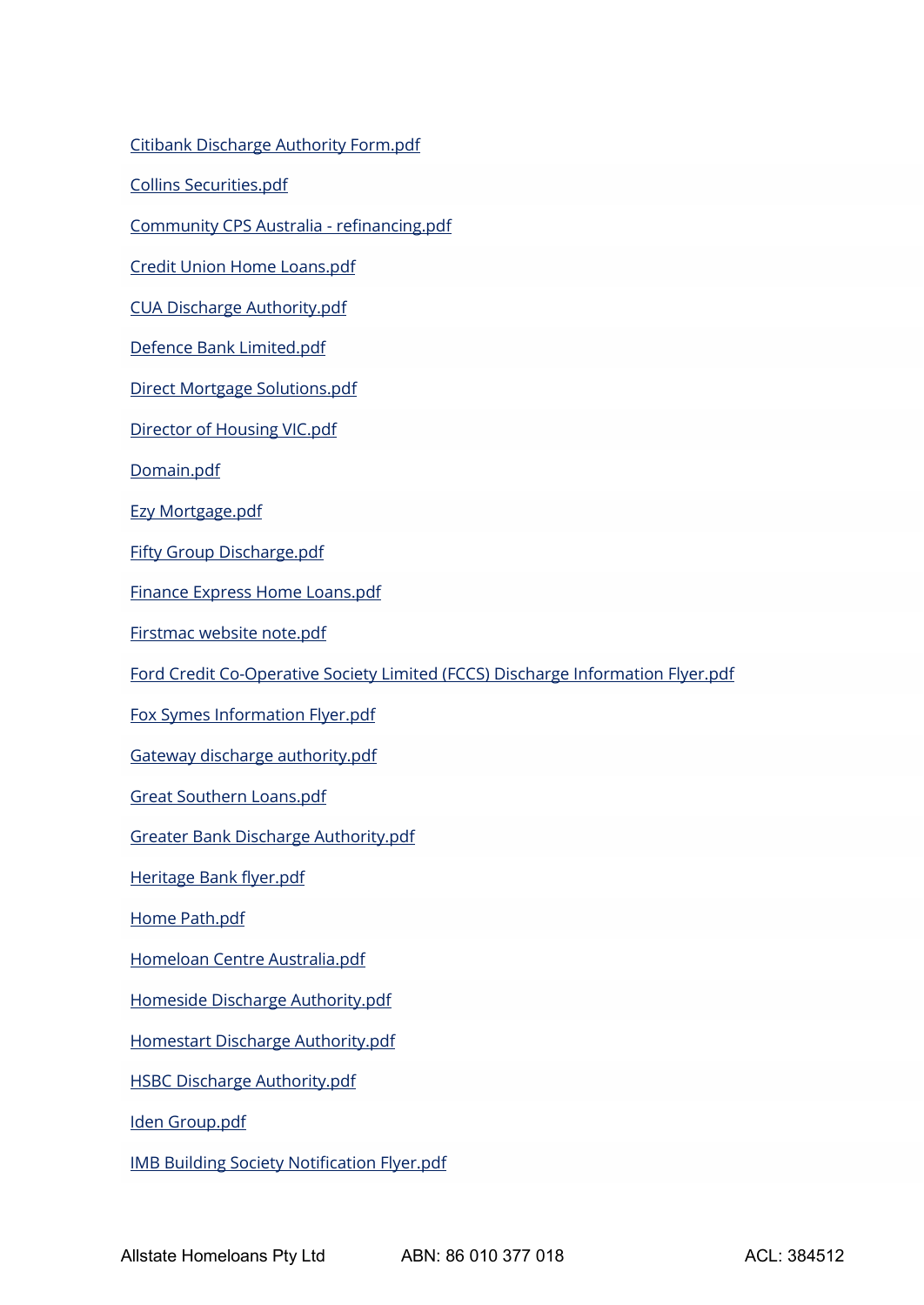[ING Direct Information Flyer.pdf](https://aus01.safelinks.protection.outlook.com/?url=https%3A%2F%2Fda.gadens.com%2FDischargeAuthorities%2FDocuments%2FING%2520Direct%2520Information%2520Flyer.pdf&data=04%7C01%7Ctwells%40allstatehomeloans.com.au%7C973a67da29ea470f0c0608d95bd24b05%7C939182a6f44d48a7bbd0ebb375d9a0f9%7C1%7C1%7C637641781038402657%7CUnknown%7CTWFpbGZsb3d8eyJWIjoiMC4wLjAwMDAiLCJQIjoiV2luMzIiLCJBTiI6Ik1haWwiLCJXVCI6Mn0%3D%7C1000&sdata=npWEJ57BtK4PWk3jMXKDSWAIKWhOZvpKUNqER1XS%2FwM%3D&reserved=0)

[Intech Credit Union.pdf](https://aus01.safelinks.protection.outlook.com/?url=https%3A%2F%2Fda.gadens.com%2FDischargeAuthorities%2FDocuments%2FIntech%2520Credit%2520Union.pdf&data=04%7C01%7Ctwells%40allstatehomeloans.com.au%7C973a67da29ea470f0c0608d95bd24b05%7C939182a6f44d48a7bbd0ebb375d9a0f9%7C1%7C1%7C637641781038402657%7CUnknown%7CTWFpbGZsb3d8eyJWIjoiMC4wLjAwMDAiLCJQIjoiV2luMzIiLCJBTiI6Ik1haWwiLCJXVCI6Mn0%3D%7C1000&sdata=NinCwrExIGT%2FsQvdP3Pe7l%2F69mGmyoj09PyykUzCgoE%3D&reserved=0)

[KeyStart Discharge Authority.pdf](https://aus01.safelinks.protection.outlook.com/?url=https%3A%2F%2Fda.gadens.com%2FDischargeAuthorities%2FDocuments%2FKeyStart%2520Discharge%2520Authority.pdf&data=04%7C01%7Ctwells%40allstatehomeloans.com.au%7C973a67da29ea470f0c0608d95bd24b05%7C939182a6f44d48a7bbd0ebb375d9a0f9%7C1%7C1%7C637641781038412623%7CUnknown%7CTWFpbGZsb3d8eyJWIjoiMC4wLjAwMDAiLCJQIjoiV2luMzIiLCJBTiI6Ik1haWwiLCJXVCI6Mn0%3D%7C1000&sdata=I2Mfx5yrVQ2TX4bVVPQUofxbfkwimURK7s2dl0VACe0%3D&reserved=0)

[La Trobe Financial Discharge.pdf](https://aus01.safelinks.protection.outlook.com/?url=https%3A%2F%2Fda.gadens.com%2FDischargeAuthorities%2FDocuments%2FLa%2520Trobe%2520Financial%2520Discharge.pdf&data=04%7C01%7Ctwells%40allstatehomeloans.com.au%7C973a67da29ea470f0c0608d95bd24b05%7C939182a6f44d48a7bbd0ebb375d9a0f9%7C1%7C1%7C637641781038412623%7CUnknown%7CTWFpbGZsb3d8eyJWIjoiMC4wLjAwMDAiLCJQIjoiV2luMzIiLCJBTiI6Ik1haWwiLCJXVCI6Mn0%3D%7C1000&sdata=2mikgDvZZ%2FKvkz70Xjl2R%2FAbz%2FeeUSueUzE7ZoaYoH8%3D&reserved=0)

[Latitude Discharge Of Mortgage Form.pdf](https://aus01.safelinks.protection.outlook.com/?url=https%3A%2F%2Fda.gadens.com%2FDischargeAuthorities%2FDocuments%2FLatitude%2520Discharge%2520Of%2520Mortgage%2520Form.pdf&data=04%7C01%7Ctwells%40allstatehomeloans.com.au%7C973a67da29ea470f0c0608d95bd24b05%7C939182a6f44d48a7bbd0ebb375d9a0f9%7C1%7C1%7C637641781038422572%7CUnknown%7CTWFpbGZsb3d8eyJWIjoiMC4wLjAwMDAiLCJQIjoiV2luMzIiLCJBTiI6Ik1haWwiLCJXVCI6Mn0%3D%7C1000&sdata=hyob%2FjPJdSm7CYZ8MpreBSk0f0bGniPTdKtp0EE5bZY%3D&reserved=0)

[Liberty Financial Notice.pdf](https://aus01.safelinks.protection.outlook.com/?url=https%3A%2F%2Fda.gadens.com%2FDischargeAuthorities%2FDocuments%2FLiberty%2520Financial%2520Notice.pdf&data=04%7C01%7Ctwells%40allstatehomeloans.com.au%7C973a67da29ea470f0c0608d95bd24b05%7C939182a6f44d48a7bbd0ebb375d9a0f9%7C1%7C1%7C637641781038422572%7CUnknown%7CTWFpbGZsb3d8eyJWIjoiMC4wLjAwMDAiLCJQIjoiV2luMzIiLCJBTiI6Ik1haWwiLCJXVCI6Mn0%3D%7C1000&sdata=xDw0ViwVtU8iOLBoxktCrmk8Gg1ud25To6CbGPkVsOk%3D&reserved=0)

[Liberty.pdf](https://aus01.safelinks.protection.outlook.com/?url=https%3A%2F%2Fda.gadens.com%2FDischargeAuthorities%2FDocuments%2FLiberty.pdf&data=04%7C01%7Ctwells%40allstatehomeloans.com.au%7C973a67da29ea470f0c0608d95bd24b05%7C939182a6f44d48a7bbd0ebb375d9a0f9%7C1%7C1%7C637641781038432528%7CUnknown%7CTWFpbGZsb3d8eyJWIjoiMC4wLjAwMDAiLCJQIjoiV2luMzIiLCJBTiI6Ik1haWwiLCJXVCI6Mn0%3D%7C1000&sdata=3y5UKEq4rJctuuh5kUApDvYFzXEDCOcQemQ4bJOKIYQ%3D&reserved=0)

[Loans.com.au Discharge Flyer.pdf](https://aus01.safelinks.protection.outlook.com/?url=https%3A%2F%2Fda.gadens.com%2FDischargeAuthorities%2FDocuments%2FLoans.com.au%2520Discharge%2520Flyer.pdf&data=04%7C01%7Ctwells%40allstatehomeloans.com.au%7C973a67da29ea470f0c0608d95bd24b05%7C939182a6f44d48a7bbd0ebb375d9a0f9%7C1%7C1%7C637641781038432528%7CUnknown%7CTWFpbGZsb3d8eyJWIjoiMC4wLjAwMDAiLCJQIjoiV2luMzIiLCJBTiI6Ik1haWwiLCJXVCI6Mn0%3D%7C1000&sdata=nr4ci0UGQpHFfNae2on8N94s%2BUHZNOGF71xiRhu097I%3D&reserved=0)

[MKM Capital Discharge Authority.pdf](https://aus01.safelinks.protection.outlook.com/?url=https%3A%2F%2Fda.gadens.com%2FDischargeAuthorities%2FDocuments%2FMKM%2520Capital%2520Discharge%2520Authority.pdf&data=04%7C01%7Ctwells%40allstatehomeloans.com.au%7C973a67da29ea470f0c0608d95bd24b05%7C939182a6f44d48a7bbd0ebb375d9a0f9%7C1%7C1%7C637641781038442490%7CUnknown%7CTWFpbGZsb3d8eyJWIjoiMC4wLjAwMDAiLCJQIjoiV2luMzIiLCJBTiI6Ik1haWwiLCJXVCI6Mn0%3D%7C1000&sdata=P2zht4AiE19769MrlC89mAF9qUX0iMsz4C47o9lUpZE%3D&reserved=0)

[Mortgage Ezy.pdf](https://aus01.safelinks.protection.outlook.com/?url=https%3A%2F%2Fda.gadens.com%2FDischargeAuthorities%2FDocuments%2FMortgage%2520Ezy.pdf&data=04%7C01%7Ctwells%40allstatehomeloans.com.au%7C973a67da29ea470f0c0608d95bd24b05%7C939182a6f44d48a7bbd0ebb375d9a0f9%7C1%7C1%7C637641781038442490%7CUnknown%7CTWFpbGZsb3d8eyJWIjoiMC4wLjAwMDAiLCJQIjoiV2luMzIiLCJBTiI6Ik1haWwiLCJXVCI6Mn0%3D%7C1000&sdata=S7XV%2BtiGf4GPRshs3IBFzH%2BpCRqPOXOVPxl6HRIumxQ%3D&reserved=0)

[Mortgage House Discharge Authority.pdf](https://aus01.safelinks.protection.outlook.com/?url=https%3A%2F%2Fda.gadens.com%2FDischargeAuthorities%2FDocuments%2FMortgage%2520House%2520Discharge%2520Authority.pdf&data=04%7C01%7Ctwells%40allstatehomeloans.com.au%7C973a67da29ea470f0c0608d95bd24b05%7C939182a6f44d48a7bbd0ebb375d9a0f9%7C1%7C1%7C637641781038452441%7CUnknown%7CTWFpbGZsb3d8eyJWIjoiMC4wLjAwMDAiLCJQIjoiV2luMzIiLCJBTiI6Ik1haWwiLCJXVCI6Mn0%3D%7C1000&sdata=T11pb4XXvzwDw3bIP1k18PTTzabj1UzadFIYzHTbGKM%3D&reserved=0)

[NAB Mortgage Discharge Authority.pdf](https://aus01.safelinks.protection.outlook.com/?url=https%3A%2F%2Fda.gadens.com%2FDischargeAuthorities%2FDocuments%2FNAB%2520Mortgage%2520Discharge%2520Authority.pdf&data=04%7C01%7Ctwells%40allstatehomeloans.com.au%7C973a67da29ea470f0c0608d95bd24b05%7C939182a6f44d48a7bbd0ebb375d9a0f9%7C1%7C1%7C637641781038452441%7CUnknown%7CTWFpbGZsb3d8eyJWIjoiMC4wLjAwMDAiLCJQIjoiV2luMzIiLCJBTiI6Ik1haWwiLCJXVCI6Mn0%3D%7C1000&sdata=1J0Z%2B62DNL0B%2Flls4Uo1AJEDXCcHwQfzQT3WMyErbV8%3D&reserved=0)

[NCF Financial Services Pty Ltd.pdf](https://aus01.safelinks.protection.outlook.com/?url=https%3A%2F%2Fda.gadens.com%2FDischargeAuthorities%2FDocuments%2FNCF%2520Financial%2520Services%2520Pty%2520Ltd.pdf&data=04%7C01%7Ctwells%40allstatehomeloans.com.au%7C973a67da29ea470f0c0608d95bd24b05%7C939182a6f44d48a7bbd0ebb375d9a0f9%7C1%7C1%7C637641781038452441%7CUnknown%7CTWFpbGZsb3d8eyJWIjoiMC4wLjAwMDAiLCJQIjoiV2luMzIiLCJBTiI6Ik1haWwiLCJXVCI6Mn0%3D%7C1000&sdata=b9MsaSMJzQS%2B1XmfGv%2B1T8F4tAIMabdzW37FtkD6zKg%3D&reserved=0)

[Newcastle Permanent Building Society.pdf](https://aus01.safelinks.protection.outlook.com/?url=https%3A%2F%2Fda.gadens.com%2FDischargeAuthorities%2FDocuments%2FNewcastle%2520Permanent%2520Building%2520Society.pdf&data=04%7C01%7Ctwells%40allstatehomeloans.com.au%7C973a67da29ea470f0c0608d95bd24b05%7C939182a6f44d48a7bbd0ebb375d9a0f9%7C1%7C1%7C637641781038462393%7CUnknown%7CTWFpbGZsb3d8eyJWIjoiMC4wLjAwMDAiLCJQIjoiV2luMzIiLCJBTiI6Ik1haWwiLCJXVCI6Mn0%3D%7C1000&sdata=JiMSExoqp28J4vHVnvfclCFVpcFMuxsnZOa4AeSeBR4%3D&reserved=0)

[NMMC Discharge Authority.pdf](https://aus01.safelinks.protection.outlook.com/?url=https%3A%2F%2Fda.gadens.com%2FDischargeAuthorities%2FDocuments%2FNMMC%2520Discharge%2520Authority.pdf&data=04%7C01%7Ctwells%40allstatehomeloans.com.au%7C973a67da29ea470f0c0608d95bd24b05%7C939182a6f44d48a7bbd0ebb375d9a0f9%7C1%7C1%7C637641781038462393%7CUnknown%7CTWFpbGZsb3d8eyJWIjoiMC4wLjAwMDAiLCJQIjoiV2luMzIiLCJBTiI6Ik1haWwiLCJXVCI6Mn0%3D%7C1000&sdata=QgBD7CLZBY4O1VHeapBdYJQdKBBcXqUqqACqFdKxZkQ%3D&reserved=0)

[OCBC Discharge Authority.pdf](https://aus01.safelinks.protection.outlook.com/?url=https%3A%2F%2Fda.gadens.com%2FDischargeAuthorities%2FDocuments%2FOCBC%2520Discharge%2520Authority.pdf&data=04%7C01%7Ctwells%40allstatehomeloans.com.au%7C973a67da29ea470f0c0608d95bd24b05%7C939182a6f44d48a7bbd0ebb375d9a0f9%7C1%7C1%7C637641781038472348%7CUnknown%7CTWFpbGZsb3d8eyJWIjoiMC4wLjAwMDAiLCJQIjoiV2luMzIiLCJBTiI6Ik1haWwiLCJXVCI6Mn0%3D%7C1000&sdata=TJvCsXGqJvbHXacm%2FOJ1UL1JTceO5UjYwDa944u2iHY%3D&reserved=0)

[Origin Discharge Authority.pdf](https://aus01.safelinks.protection.outlook.com/?url=https%3A%2F%2Fda.gadens.com%2FDischargeAuthorities%2FDocuments%2FOrigin%2520Discharge%2520Authority.pdf&data=04%7C01%7Ctwells%40allstatehomeloans.com.au%7C973a67da29ea470f0c0608d95bd24b05%7C939182a6f44d48a7bbd0ebb375d9a0f9%7C1%7C1%7C637641781038472348%7CUnknown%7CTWFpbGZsb3d8eyJWIjoiMC4wLjAwMDAiLCJQIjoiV2luMzIiLCJBTiI6Ik1haWwiLCJXVCI6Mn0%3D%7C1000&sdata=GEmfGtyINhqt8TTG%2F%2F%2FaLZNSpAGMvLPe9M5fLT7d5U0%3D&reserved=0)

[Over Fifty Seniors Equity Release Pty Ltd.pdf](https://aus01.safelinks.protection.outlook.com/?url=https%3A%2F%2Fda.gadens.com%2FDischargeAuthorities%2FDocuments%2FOver%2520Fifty%2520Seniors%2520Equity%2520Release%2520Pty%2520Ltd.pdf&data=04%7C01%7Ctwells%40allstatehomeloans.com.au%7C973a67da29ea470f0c0608d95bd24b05%7C939182a6f44d48a7bbd0ebb375d9a0f9%7C1%7C1%7C637641781038482304%7CUnknown%7CTWFpbGZsb3d8eyJWIjoiMC4wLjAwMDAiLCJQIjoiV2luMzIiLCJBTiI6Ik1haWwiLCJXVCI6Mn0%3D%7C1000&sdata=pK8MjXEl1vAhT0%2FC0ABOVwcmFWnhzIBN%2F%2FIxeP%2FUvGU%3D&reserved=0)

[Paladin.pdf](https://aus01.safelinks.protection.outlook.com/?url=https%3A%2F%2Fda.gadens.com%2FDischargeAuthorities%2FDocuments%2FPaladin.pdf&data=04%7C01%7Ctwells%40allstatehomeloans.com.au%7C973a67da29ea470f0c0608d95bd24b05%7C939182a6f44d48a7bbd0ebb375d9a0f9%7C1%7C1%7C637641781038482304%7CUnknown%7CTWFpbGZsb3d8eyJWIjoiMC4wLjAwMDAiLCJQIjoiV2luMzIiLCJBTiI6Ik1haWwiLCJXVCI6Mn0%3D%7C1000&sdata=HXEawZ2BRfiPYSHdiV4HekRwicjCOZsWQ6Ch%2BkoeDdk%3D&reserved=0)

[Pepper Home Loans.pdf](https://aus01.safelinks.protection.outlook.com/?url=https%3A%2F%2Fda.gadens.com%2FDischargeAuthorities%2FDocuments%2FPepper%2520Home%2520Loans.pdf&data=04%7C01%7Ctwells%40allstatehomeloans.com.au%7C973a67da29ea470f0c0608d95bd24b05%7C939182a6f44d48a7bbd0ebb375d9a0f9%7C1%7C1%7C637641781038492260%7CUnknown%7CTWFpbGZsb3d8eyJWIjoiMC4wLjAwMDAiLCJQIjoiV2luMzIiLCJBTiI6Ik1haWwiLCJXVCI6Mn0%3D%7C1000&sdata=GMsyoljktrqoDKjDxBSt61S4LB6koy5uHikT0OODkTs%3D&reserved=0)

[Pioneer Mortgage Services.pdf](https://aus01.safelinks.protection.outlook.com/?url=https%3A%2F%2Fda.gadens.com%2FDischargeAuthorities%2FDocuments%2FPioneer%2520Mortgage%2520Services.pdf&data=04%7C01%7Ctwells%40allstatehomeloans.com.au%7C973a67da29ea470f0c0608d95bd24b05%7C939182a6f44d48a7bbd0ebb375d9a0f9%7C1%7C1%7C637641781038492260%7CUnknown%7CTWFpbGZsb3d8eyJWIjoiMC4wLjAwMDAiLCJQIjoiV2luMzIiLCJBTiI6Ik1haWwiLCJXVCI6Mn0%3D%7C1000&sdata=QuK%2BWm6ddtWvAjdlBnMnG6UqWFVevdnmVQX5xoE7XCc%3D&reserved=0)

[Plan Lending Discharge Authority.pdf](https://aus01.safelinks.protection.outlook.com/?url=https%3A%2F%2Fda.gadens.com%2FDischargeAuthorities%2FDocuments%2FPlan%2520Lending%2520Discharge%2520Authority.pdf&data=04%7C01%7Ctwells%40allstatehomeloans.com.au%7C973a67da29ea470f0c0608d95bd24b05%7C939182a6f44d48a7bbd0ebb375d9a0f9%7C1%7C1%7C637641781038492260%7CUnknown%7CTWFpbGZsb3d8eyJWIjoiMC4wLjAwMDAiLCJQIjoiV2luMzIiLCJBTiI6Ik1haWwiLCJXVCI6Mn0%3D%7C1000&sdata=24nNGa4mycvq34qJjYlXcul8hnP%2F%2FkFPPHIgTUdpqHU%3D&reserved=0)

[Power Home Loans.pdf](https://aus01.safelinks.protection.outlook.com/?url=https%3A%2F%2Fda.gadens.com%2FDischargeAuthorities%2FDocuments%2FPower%2520Home%2520Loans.pdf&data=04%7C01%7Ctwells%40allstatehomeloans.com.au%7C973a67da29ea470f0c0608d95bd24b05%7C939182a6f44d48a7bbd0ebb375d9a0f9%7C1%7C1%7C637641781038502216%7CUnknown%7CTWFpbGZsb3d8eyJWIjoiMC4wLjAwMDAiLCJQIjoiV2luMzIiLCJBTiI6Ik1haWwiLCJXVCI6Mn0%3D%7C1000&sdata=96JSL3zuPH8J0fH3neLYVS0%2Bo1hLJS%2FhP2H%2BqWhefTc%3D&reserved=0)

[Prime Mortgage Group Information Flyer.pdf](https://aus01.safelinks.protection.outlook.com/?url=https%3A%2F%2Fda.gadens.com%2FDischargeAuthorities%2FDocuments%2FPrime%2520Mortgage%2520Group%2520Information%2520Flyer.pdf&data=04%7C01%7Ctwells%40allstatehomeloans.com.au%7C973a67da29ea470f0c0608d95bd24b05%7C939182a6f44d48a7bbd0ebb375d9a0f9%7C1%7C1%7C637641781038502216%7CUnknown%7CTWFpbGZsb3d8eyJWIjoiMC4wLjAwMDAiLCJQIjoiV2luMzIiLCJBTiI6Ik1haWwiLCJXVCI6Mn0%3D%7C1000&sdata=2i4IeK4bPdklFWSP8QOSFxdV2TM3J9yL1NAY1yH8cP4%3D&reserved=0)

[Qudos Discharge Authority.pdf](https://aus01.safelinks.protection.outlook.com/?url=https%3A%2F%2Fda.gadens.com%2FDischargeAuthorities%2FDocuments%2FQudos%2520Discharge%2520Authority.pdf&data=04%7C01%7Ctwells%40allstatehomeloans.com.au%7C973a67da29ea470f0c0608d95bd24b05%7C939182a6f44d48a7bbd0ebb375d9a0f9%7C1%7C1%7C637641781038512169%7CUnknown%7CTWFpbGZsb3d8eyJWIjoiMC4wLjAwMDAiLCJQIjoiV2luMzIiLCJBTiI6Ik1haWwiLCJXVCI6Mn0%3D%7C1000&sdata=nNcNt3jEyzmYNRgdnobcmkPA55JtP9cgr273JOkU%2Btk%3D&reserved=0)

[RACQ RELEASE FORM.pdf](https://aus01.safelinks.protection.outlook.com/?url=https%3A%2F%2Fda.gadens.com%2FDischargeAuthorities%2FDocuments%2FRACQ%2520RELEASE%2520FORM.pdf&data=04%7C01%7Ctwells%40allstatehomeloans.com.au%7C973a67da29ea470f0c0608d95bd24b05%7C939182a6f44d48a7bbd0ebb375d9a0f9%7C1%7C1%7C637641781038512169%7CUnknown%7CTWFpbGZsb3d8eyJWIjoiMC4wLjAwMDAiLCJQIjoiV2luMzIiLCJBTiI6Ik1haWwiLCJXVCI6Mn0%3D%7C1000&sdata=g6HLZg4GgW%2BFSeMcQXyAt9SGhFIZag%2Bip3bSiiojjS8%3D&reserved=0)